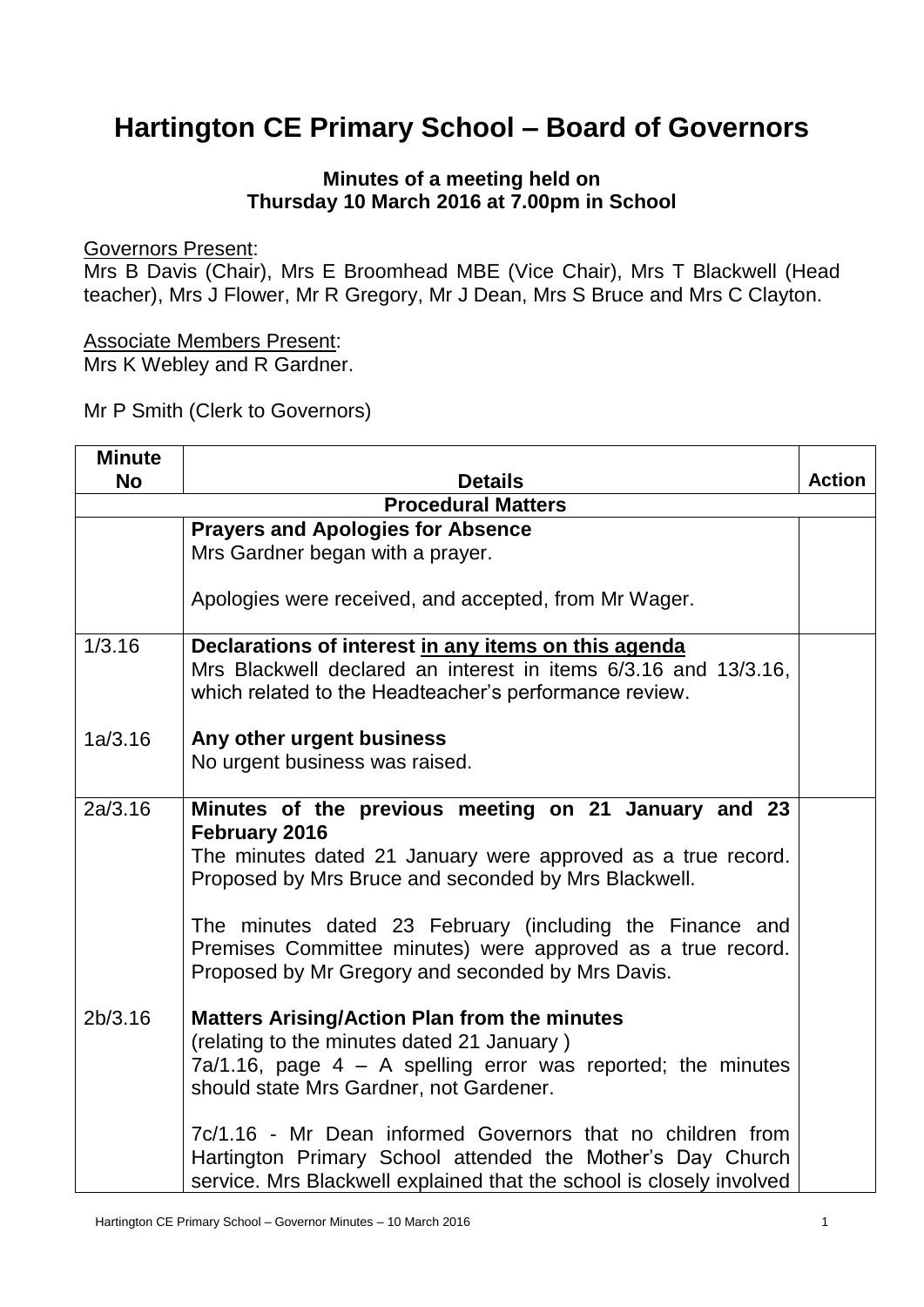|        | with the Church and felt there was little more they could do as<br>attendance at weekend services is a parental decision and<br>responsibility.                                                                                                                                                                                                                                                                                                                                                            |                                  |
|--------|------------------------------------------------------------------------------------------------------------------------------------------------------------------------------------------------------------------------------------------------------------------------------------------------------------------------------------------------------------------------------------------------------------------------------------------------------------------------------------------------------------|----------------------------------|
|        | (relating to the minutes dated 23 February 2016)<br>4/2.16 Mr Gregory offered to help Mrs Blackwell to produce the<br>SIP and this was gratefully received.                                                                                                                                                                                                                                                                                                                                                |                                  |
| 3/3.16 | Safeguarding<br>Mrs Blackwell informed Governors that she attended a<br>Headteacher's briefing session on 10 <sup>th</sup> March 2016 and was made<br>aware that all Governors must have an enhanced DBS check. Mrs<br>Bruce, Mrs Webley, Mrs Clayton and Mr Wager may all require a<br>new check but Mrs Flower will establish if the DBS clearances that<br>some Governors have for other roles are transferrable.                                                                                       | <b>JF/CP</b>                     |
|        | Mrs Blackwell asked Governors to read through the 'Keeping<br>Children Safe' information, which is kept in the school office.                                                                                                                                                                                                                                                                                                                                                                              | <b>ALL</b><br><b>GOVS</b>        |
|        | Mrs Blackwell and Mrs Gardner have attended a Prevent Training<br>session and notes from the meeting are available in school.                                                                                                                                                                                                                                                                                                                                                                              |                                  |
|        | Mr Smith made Governors aware that he had sought advice from<br>the County Council about Governor Safeguarding training. It has<br>been confirmed that Governors who have regular contact with<br>children should update training yearly. If there is no regular<br>contact, it is good practice to update training every three years. Mr<br>Dean, Mr Gregory and Mrs Webley are all due for refresher<br>training and Mr Smith will contact the cluster schools to see if any<br>sessions are available.  | <b>PS</b>                        |
|        | Mrs Blackwell requested that a central training record is kept at<br>school and asked Governors to provide copy certificates from any<br>previous sessions they have attended.                                                                                                                                                                                                                                                                                                                             | PS/<br><b>ALL</b><br><b>GOVS</b> |
| 4/3.16 | <b>Finance</b><br>Mrs Davis explained that the School Financial Value Standard<br>(SFVS) had been discussed at the extraordinary Governors'<br>meeting on 23 <sup>rd</sup> February. Mrs Davis confirmed that the SFVS has<br>to be completed every year to ensure that the school is fully<br>compliant with regulations. As part of this, staff in school, Mrs<br>Davis, Mr Gregory and Mr Wager have all completed a skills matrix<br>but audit inspectors advise all Governors to complete one as they |                                  |
|        | have a responsibility for financial decisions. Mrs Davis will send a<br>copy to Mr Smith so it can be circulated to all Governors.<br>Mrs Davis confirmed that the SFVS was submitted ahead of the                                                                                                                                                                                                                                                                                                         | <b>BD/PS</b>                     |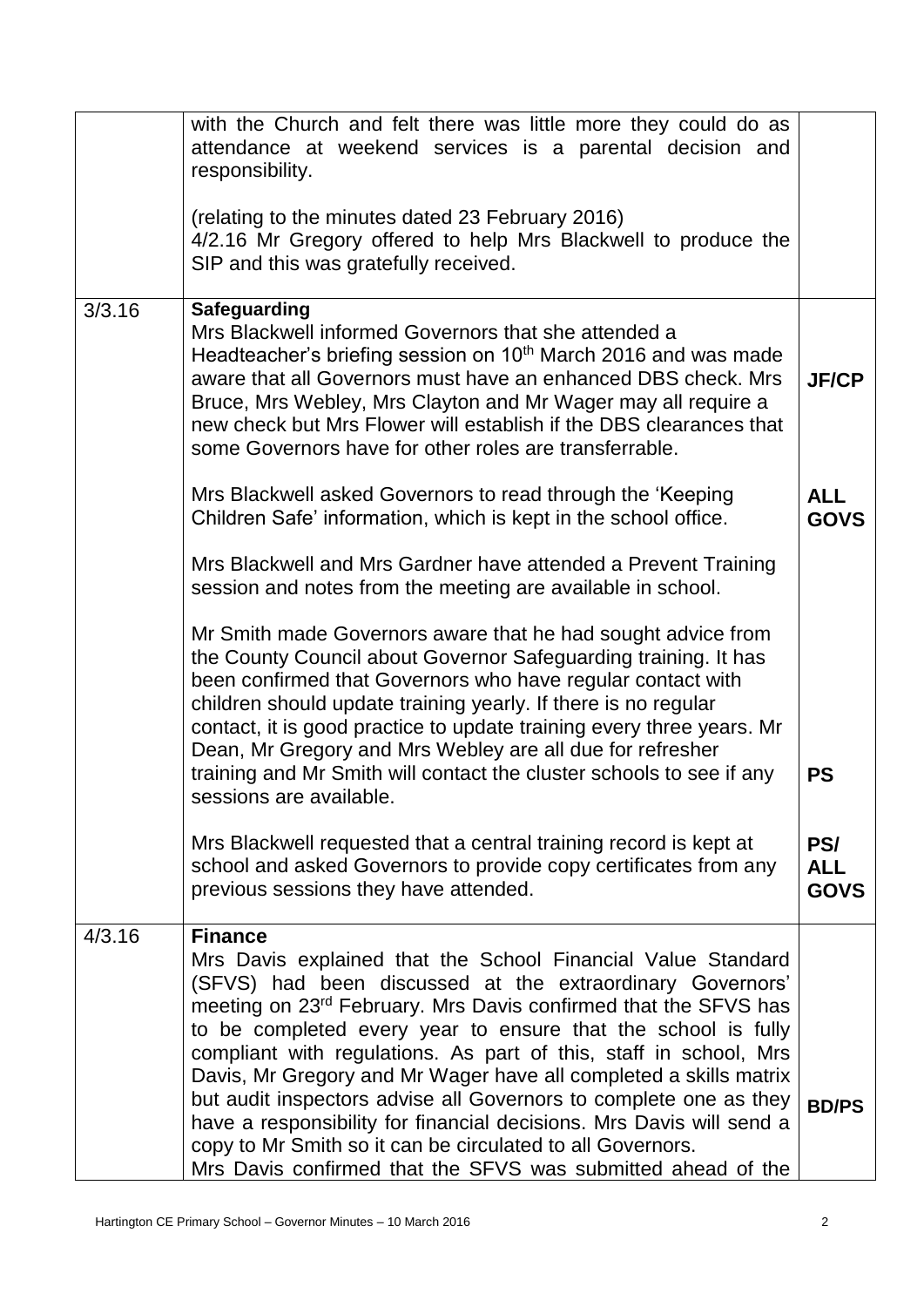|         | deadline.                                                                                                                                                                                                                                                                                                            |           |
|---------|----------------------------------------------------------------------------------------------------------------------------------------------------------------------------------------------------------------------------------------------------------------------------------------------------------------------|-----------|
| 5/3.16  | <b>Headteacher's Report</b><br>Mrs Blackwell circulated a copy of the report and apologised to<br>Governors that it was not ready to circulate electronically earlier in<br>the week.                                                                                                                                |           |
| 5a/3.16 | <b>Staffing</b><br>Mrs Blackwell went through the report and confirmed that audit<br>now require her to report staff costs in addition to what is allocated<br>(these were stated on page one of the report).                                                                                                        |           |
|         | Mrs Mellor has returned to work on a phased return, which allows<br>her to work up to five hours per week. Mrs Mellor is undertaking<br>mid-day supervisor and kitchen assistant duties. Mrs Blackwell has<br>contacted Property Services and arranged for two cleaners from<br>other schools to cover these duties. |           |
|         | Beatrice Horridge (BA Yr3 student) will complete her teaching<br>practice in the KS1 classroom on Friday 11 <sup>th</sup> March. Mrs Blackwell<br>informed Governors that Beatrice was an outstanding student and<br>an asset to the school. Mr Smith will draft a letter of thanks from<br>the Governing Body.      | <b>PS</b> |
|         | Tim Blackwell is working in a voluntary capacity in the KS2<br>classroom with year 6 pupils. Mr Blackwell has an enhanced DBS<br>check.                                                                                                                                                                              |           |
|         | Emily Robinson (BA2 student from Sheffield<br>Hallam)<br>will<br>commence a five week placement from 25 <sup>th</sup> April 2016 and will<br>work in the KS1 classroom.                                                                                                                                              |           |
|         | Mrs Blackwell confirmed that the school will reapply for GRIPS<br>funding for two children following advice from Cathie Keeley, Local<br>Inclusion Officer.                                                                                                                                                          |           |
|         | Mr Gregory asked for clarification about what EHCP means. Mrs<br>Blackwell confirmed that this the Education Health Care Plan,<br>which replaces Statements.                                                                                                                                                         |           |
|         | Mrs Parsons, Mrs Blackwell and Mrs Flower attended RM Integris<br>training on 3 <sup>rd</sup> March. This is the new tracking system that is being<br>introduced by DCC. Mrs Blackwell confirmed that some work<br>needs to be undertaken before it can be presented to Governors.                                   |           |
|         |                                                                                                                                                                                                                                                                                                                      |           |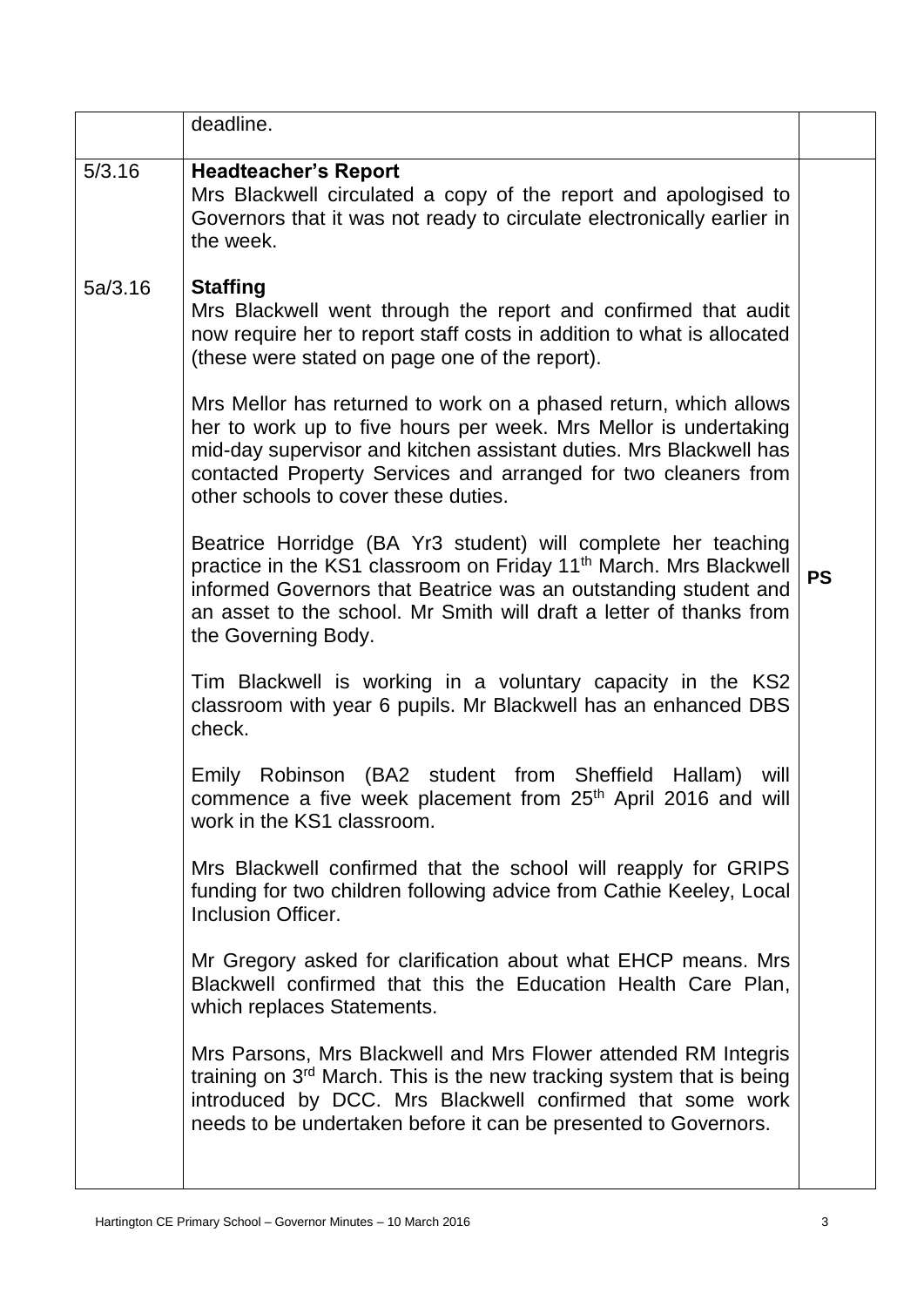|           | Mrs Blackwell confirmed that Peter Hughes visited school on 25th<br>February to undertake a book scrutiny in Literacy and Numeracy.<br>Some Governors were in attendance and monitored books under<br>Peter Hughes' guidance. A further visit is scheduled for 24 <sup>th</sup> March<br>to undertake a learning walk with Governors. The marking system<br>will also be looked at. Mrs Blackwell confirmed that she had<br>amended the marking policy to incorporate Correction,<br>Consolidation and Challenge. |
|-----------|-------------------------------------------------------------------------------------------------------------------------------------------------------------------------------------------------------------------------------------------------------------------------------------------------------------------------------------------------------------------------------------------------------------------------------------------------------------------------------------------------------------------|
|           | Mrs Blackwell apologised that the figure for unauthorised pupil<br>absence was not available at the meeting.                                                                                                                                                                                                                                                                                                                                                                                                      |
|           | Mrs Blackwell made Governors aware that there will be a<br>celebration assembly on 22 <sup>nd</sup> April where children will deliver the<br>achievements of their work with the Peak Ranger Service to<br>parents and guests. Children will be presented with certificates.                                                                                                                                                                                                                                      |
|           | Governors were made aware that children had visited Buxton<br>Library to learn about Vera Brittain - a nurse based in Buxton<br>during World War 1 - and women's roles in the war. Mrs Blackwell<br>reported that children really enjoyed the visit and were made very<br>welcome.                                                                                                                                                                                                                                |
|           | The First Aid training session that was delivered by St John's<br>Ambulance on 4 <sup>th</sup> March was outstanding and children were very<br>engaged by the trainer (Katie).                                                                                                                                                                                                                                                                                                                                    |
|           | Mrs Blackwell informed Governors that the Open Centre from<br>Derby visited school on 9 <sup>th</sup> March and children learnt about<br>Sikhism. Children were again very engaged and enjoyed the Sikh<br>wedding role-play. This visit will be paid for by the PTFA.                                                                                                                                                                                                                                            |
| <b>TB</b> | Mrs Blackwell reported that the Audit inspection went well and Mrs<br>Parsons took the lead, and answered the questions asked. A<br>number of small issues were picked up but the full report will be<br>made within 15 days of the inspection. A copy will be circulated to<br>Governors.                                                                                                                                                                                                                        |
|           | <b>Premises Report</b><br>Mrs Blackwell confirmed that double glazing work was undertaken<br>during the February half term holiday. There are still a small<br>number of jobs outstanding and these are detailed in the premises<br>report but include painting and fitting the expel air in the girls/boys<br>toilets. A 'ramp' will be fitted at the front door and concrete<br>repaired.<br>Mrs Blackwell reported that the letterbox is too small and whilst                                                  |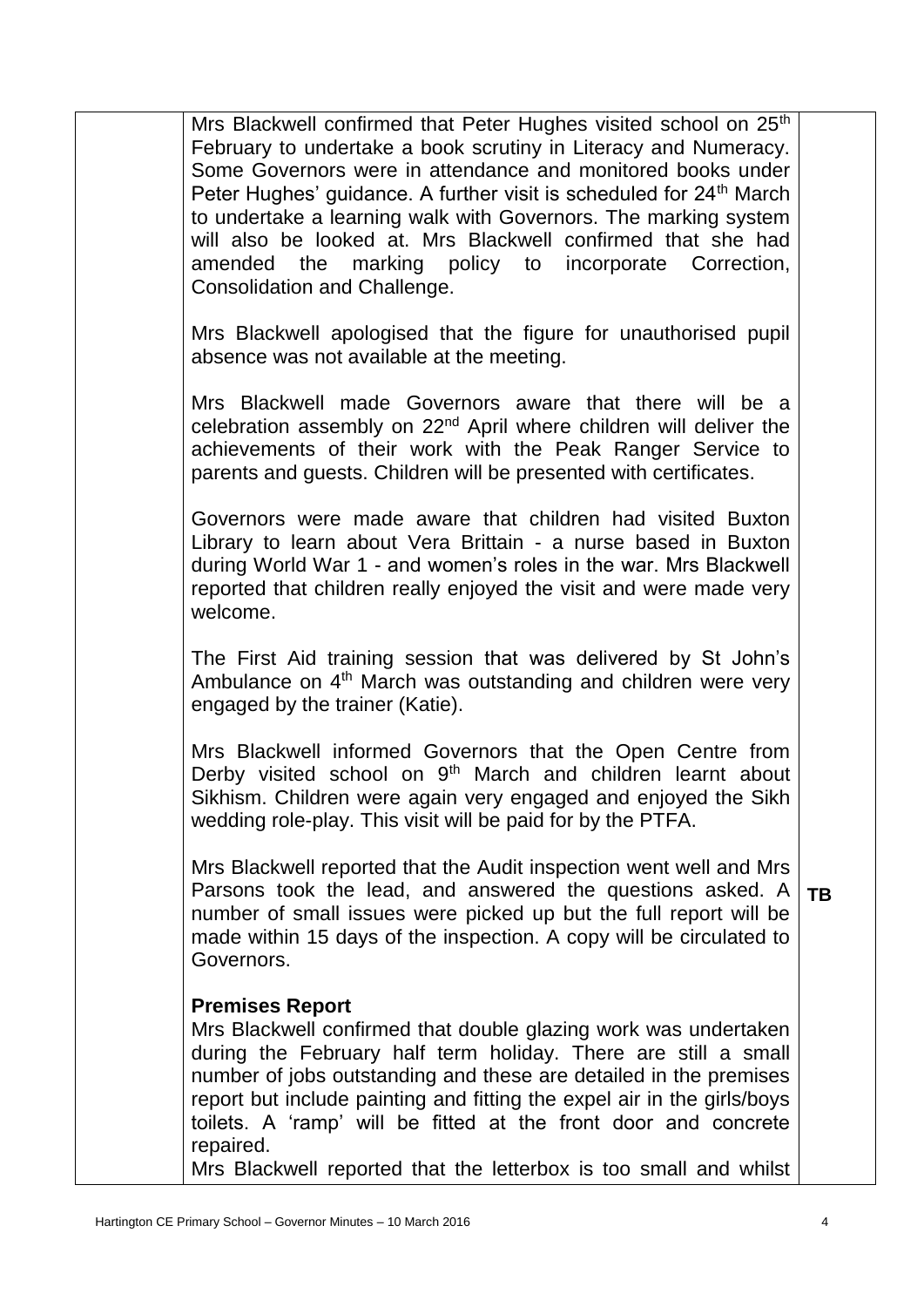|         | school can manage for now, it will need to be sorted by the<br>summer.                                                                                                                                                                                                                                                                                                                                                                                                                                                                                                                                                                                                                                                                                                                                               |                  |
|---------|----------------------------------------------------------------------------------------------------------------------------------------------------------------------------------------------------------------------------------------------------------------------------------------------------------------------------------------------------------------------------------------------------------------------------------------------------------------------------------------------------------------------------------------------------------------------------------------------------------------------------------------------------------------------------------------------------------------------------------------------------------------------------------------------------------------------|------------------|
|         | Mrs Blackwell informed Governors that she does not like the option<br>of a metal framed notice board and thinks it is not in-keeping with<br>the school. Different options for funding sources were discussed<br>and Mrs Webley suggested asking the staff/students from Queen<br>Elizabeth's Grammar School to make a wooden framed notice<br>board for Hartington Primary School. Mr Dean suggested that the<br>Duke Of Devonshire could be asked to pay for, and provide, the<br>notice board and that he could formally present it to school at the<br>150 <sup>th</sup> anniversary garden party. Governors welcomed<br>this<br>suggestion and it will be pursued by Mrs Blackwell.                                                                                                                             | TB               |
|         | A quote of £3,000 has been received for repair work in the kitchen.<br>Mrs Blackwell has informed Byron that this is too high and asked<br>them to review it.                                                                                                                                                                                                                                                                                                                                                                                                                                                                                                                                                                                                                                                        |                  |
|         | DCC will arrange for the school chimneys to be sealed with mesh<br>to prevent Jackdaws from nesting and causing damage.                                                                                                                                                                                                                                                                                                                                                                                                                                                                                                                                                                                                                                                                                              |                  |
|         | The landscaping and gardening contract with DCC will expire on<br>31 <sup>st</sup> March 2016. The charge to renew the contract for a further 12<br>months will be £374.00. Governors asked Mrs Blackwell to confirm<br>what is included in the contract and it was felt that the school has<br>not received the full services listed. Mrs Broomhead felt that a local<br>gardener might be able to offer a better service and discussed the<br>option of using the community group and gardening club to help.<br>Mrs Webely suggested asking the PTFA to help for a couple of<br>hours and suggested setting up a working party. Mrs Blackwell will<br>challenge DCC about the service received and ask for dates when<br>work has been undertaken. Mrs Broomhead will pursue options<br>with the community group. | TB/<br><b>LB</b> |
| 5b/3.16 | <b>Inventory and IT</b><br>Mrs Blackwell confirmed that the inventory has not yet been added<br>to SAP and confirmed that the audit inspector asked about this.<br>Governors agreed that this should be completed as soon as<br>possible. Mrs Blackwell will liaise with Mrs Parsons.                                                                                                                                                                                                                                                                                                                                                                                                                                                                                                                                | <b>TB/CP</b>     |
|         | Mrs Blackwell informed Governors that three quotes have been<br>received for licence renewal and broadband. These were £1,440,<br>£3,800 and £6,182. Governors discussed what was included in the<br>charges and Mrs Parsons will be asked to check if it covers fibre<br>optic. Mr Gregory confirmed that the Finance and Premises<br>Committee can approve this expenditure and report to the next Full                                                                                                                                                                                                                                                                                                                                                                                                            | CP               |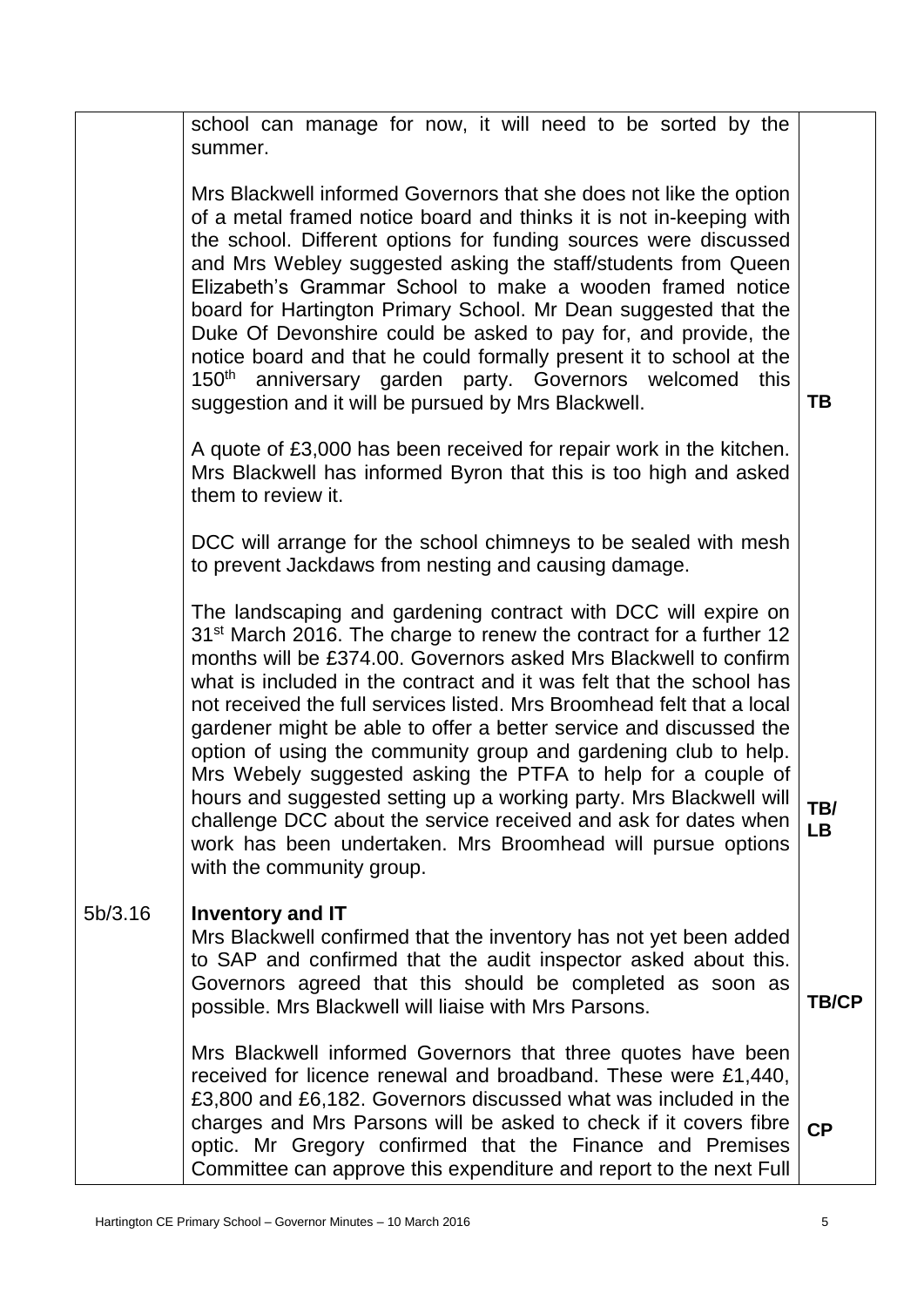|         | Governors' Meeting.                                                                                                                                                                                                                                                                                                                                                                                                                                                                                                                                                                                                                                                                                                                             |                  |
|---------|-------------------------------------------------------------------------------------------------------------------------------------------------------------------------------------------------------------------------------------------------------------------------------------------------------------------------------------------------------------------------------------------------------------------------------------------------------------------------------------------------------------------------------------------------------------------------------------------------------------------------------------------------------------------------------------------------------------------------------------------------|------------------|
| 5c/3.16 | <b>Inset Days</b><br>Mrs Blackwell confirmed that curriculum planning and assessment<br>were undertaken on 15 <sup>th</sup> February. Two twilight sessions have also<br>been undertaken (on 4 <sup>th</sup> and 24 <sup>th</sup> February) and these focused on<br>Attachment training. Mrs Davis informed Governors that she<br>attended the second session. Two further inset days are planned<br>for later in the summer.                                                                                                                                                                                                                                                                                                                   |                  |
| 6/3.16  | <b>Headteacher's Performance Review</b><br>Mrs Blackwell left the meeting as she had declared an interest in<br>this item.<br>Mrs Davis informed Governors that she had met with Peter<br>Hughes to discuss how well Mrs Blackwell is managing the school.                                                                                                                                                                                                                                                                                                                                                                                                                                                                                      |                  |
|         | Mrs Davis read through the objectives that had been set for Mrs<br>Blackwell and confirmed that children were making better than<br>expected progress, and that procedures had been put in place for<br>the new curriculum. Governors agreed that Mrs Blackwell was<br>doing everything that was expected of her.                                                                                                                                                                                                                                                                                                                                                                                                                               |                  |
|         | Mrs Davis confirmed that new objectives have been set for the<br>coming year and Mrs Blackwell is happy with these. Governors<br>acknowledged that Mrs Blackwell requires some support with non-<br>contact time because of teaching commitments. Mr Gregory<br>reminded Governors that they have a responsibility to ensure that<br>Mrs Blackwell has sufficient time to undertake other 'office based'<br>tasks. Mr Dean stated that budget pressures are likely to make it<br>difficult to provide the support required and Mrs Broomhead<br>suggested that external funding sources are identified. Mr Gregory<br>will confirm how much it would cost for an additional part time<br>teacher and Mrs Broomhead will pursue funding options. | RG/<br><b>LB</b> |
|         | Governors agreed to approve Mrs Blackwell's pay progression.                                                                                                                                                                                                                                                                                                                                                                                                                                                                                                                                                                                                                                                                                    |                  |
|         | Proposed by Mr Gregory, seconded by Mr Dean.                                                                                                                                                                                                                                                                                                                                                                                                                                                                                                                                                                                                                                                                                                    |                  |
|         | Mrs Blackwell returned to the meeting.                                                                                                                                                                                                                                                                                                                                                                                                                                                                                                                                                                                                                                                                                                          |                  |
| 7/3.16  | <b>SIP</b><br>Mrs Blackwell informed Governors that she feels that the school<br>should concentrate on Early Years and presented a copy<br>prospectus that had been produced by a commercial company for<br>other schools. The cost for 100 copies would be £464.00 but this<br>would not include a gloss finish. The booklet can also be uploaded                                                                                                                                                                                                                                                                                                                                                                                              |                  |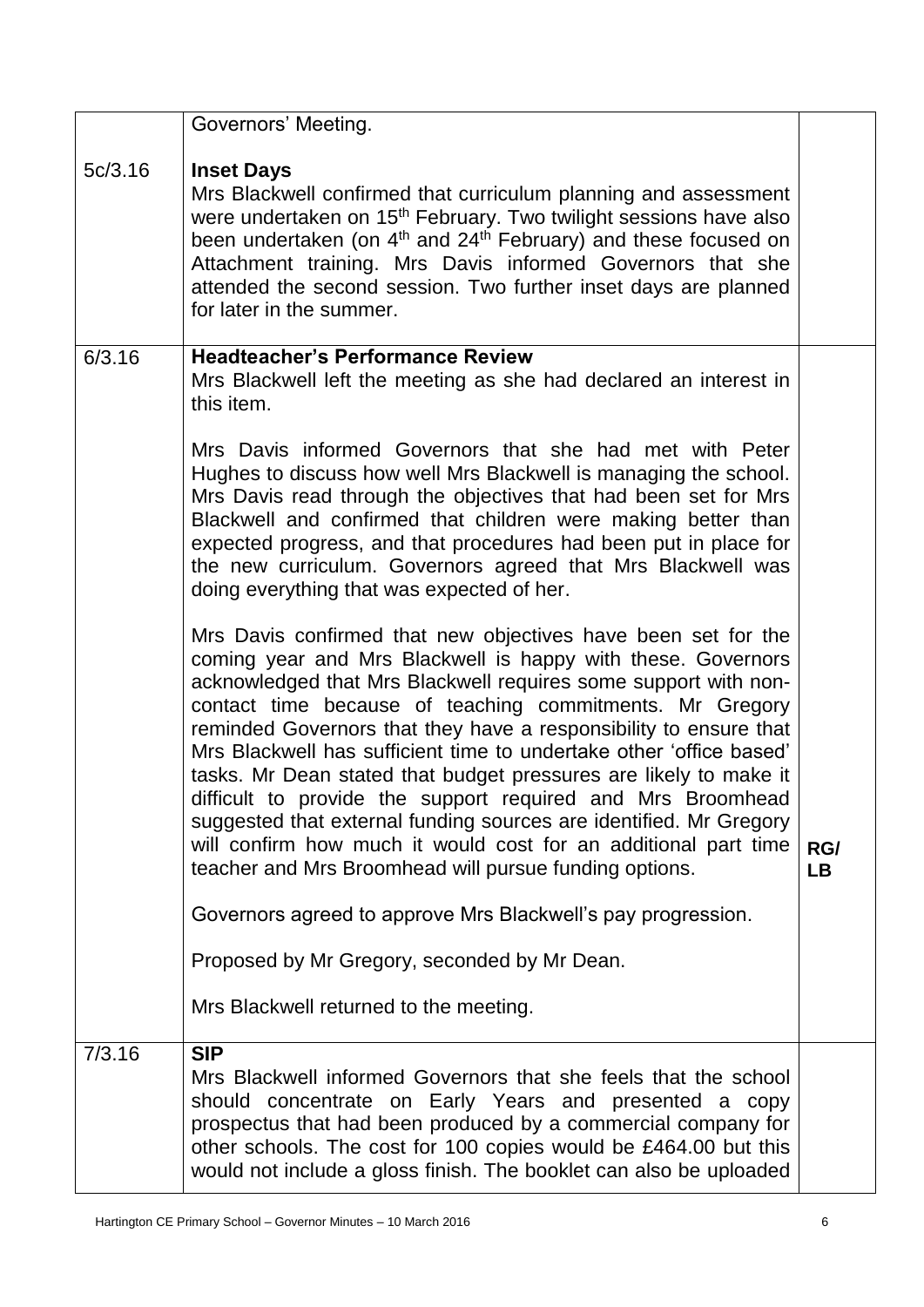|         | onto the school's website. Mrs Blackwell also discussed options to<br>improve the outside space for children and specific training that is<br>available for staff.                                                                                                                                                                                                                                        |           |
|---------|-----------------------------------------------------------------------------------------------------------------------------------------------------------------------------------------------------------------------------------------------------------------------------------------------------------------------------------------------------------------------------------------------------------|-----------|
|         | Governors acknowledged that this is an important area and after<br>some discussion about the option of holding a workshop to<br>generate ideas, agreed to accept Mrs Blackwell's offer to produce<br>a list of her priorities for the SIP with a budget plan.                                                                                                                                             | <b>TB</b> |
| 8/3.16  | <b>EYFS</b><br>This was covered during discussion about the SIP and there was<br>nothing to add.                                                                                                                                                                                                                                                                                                          |           |
| 9/3.16  | <b>Assessment</b><br>This had been discussed earlier in the meeting and there was<br>nothing to add.                                                                                                                                                                                                                                                                                                      |           |
| 10/3.16 | <b>PE &amp; School Sport Premium</b><br>Mrs Broomhead had circulated her report prior to the meeting and<br>there was nothing to add.                                                                                                                                                                                                                                                                     |           |
| 11/3.16 | The impact of Pupil Premium and other funding sources<br>Mrs Blackwell confirmed that Pupil Premium children are doing<br>well and making good progress.                                                                                                                                                                                                                                                  |           |
|         | Mrs Gardner confirmed that she is willing to hold maths and<br>literacy booster sessions after school but she will need to check<br>that parents are happy for children to stay for an extra hour.                                                                                                                                                                                                        |           |
| 12/3.16 | <b>Governor Visits/Reports</b><br>Mrs Broomhead confirmed that she attended a Prevent Workshop<br>on 5 <sup>th</sup> March. A report was circulated to Governors and Mrs<br>Broomhead explained that schools have a responsibility to stop<br>people becoming terrorists. It was explained that this does not just<br>relate to religious groups as it can include anyone with extreme<br>views/ideology. |           |
|         | Mrs Webley had previously circulated a link to a Governor visit<br>record and Governors were asked to complete these when they<br>come into school. Governors agreed to sign the model visits<br>protocol for classroom visits.                                                                                                                                                                           |           |
| 13/3.16 | <b>Headteacher Performance Management Criteria</b><br>This was covered in section 6/3.16.                                                                                                                                                                                                                                                                                                                 |           |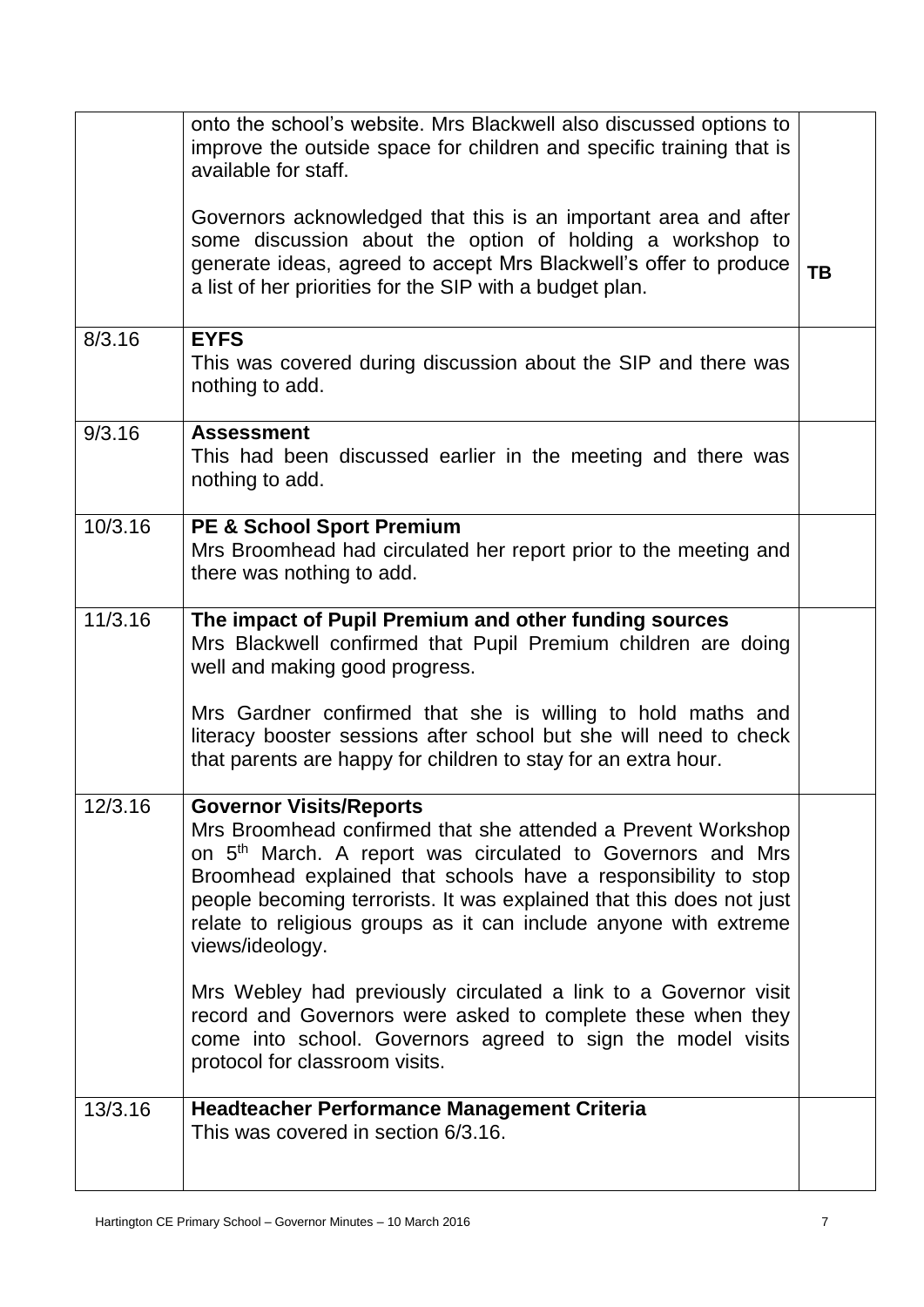| 14/3.16 | <b>Policy Review and Approval</b>                                                                                                                                                                                                                                                                            |  |
|---------|--------------------------------------------------------------------------------------------------------------------------------------------------------------------------------------------------------------------------------------------------------------------------------------------------------------|--|
|         | The policies listed below were circulated to Governors prior to the<br>meeting.                                                                                                                                                                                                                              |  |
|         | • Children and Young People in Care<br>Homework<br>$\bullet$<br>Marking<br>$\bullet$<br>• Redundancy Procedure                                                                                                                                                                                               |  |
|         | Governors discussed all four policies in detail and asked for a<br>number of amendments to be made. These were noted, and<br>accepted, by Mrs Blackwell.                                                                                                                                                     |  |
|         | Subject to the amendments, Governors were asked to adopt these<br>policies.                                                                                                                                                                                                                                  |  |
|         | All Governors present who were entitled to vote were in favour.                                                                                                                                                                                                                                              |  |
| 15/3.16 | 150 <sup>th</sup> Anniversary<br>Mrs Broomhead distributed invitations to Governors for the Garden<br>Party on Saturday 9 <sup>th</sup> July and praised the work of the project<br>group.                                                                                                                   |  |
|         | Mr Dean asked if the Archbishop would be invited but Mrs<br>Broomhead explained that she would be talking to the Parochial<br>Church Council to check protocols about who to invite.                                                                                                                         |  |
|         | Mr Gregory asked for clarification about work for the time line. Mrs<br>Blackwell confirmed that the school would be doing this based on<br>information provided to them.                                                                                                                                    |  |
| 16/3.16 | <b>Communication - Website</b><br>Mrs Flower confirmed that information is still being added to the<br>website and it is still necessary to update pictures. Governors<br>agreed that the statutory Ofsted policies should be added to the<br>website and all others can remain available to view in school. |  |
| 17/3.16 | What have we achieved tonight that will make a difference?<br>Governors were happy that they had given Mrs Blackwell clear<br>direction with the development of the SIP and for it to focus on the<br>EYFS.                                                                                                  |  |
| 18/3.16 | <b>Any Other Business</b><br>Mrs Blackwell reported that there was a confidential item to<br>discuss and minutes relating to this item are recorded separately.                                                                                                                                              |  |